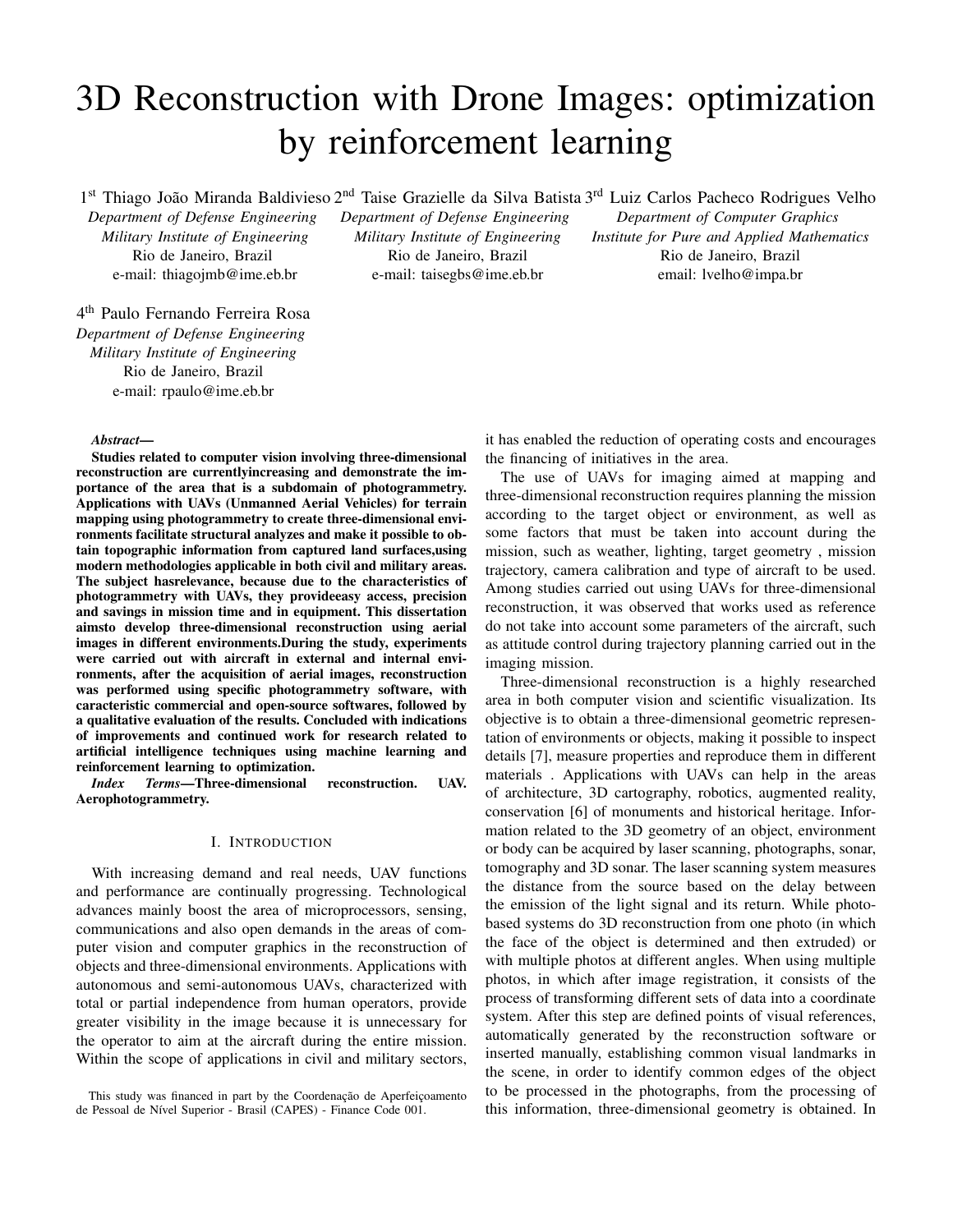addition, each photograph is registered by the UAV with information on the location of the GPS (Global Positioning System) sensor and the moment of capture, such information is also taken into account in the processing to obtain the georeferencing of the model.



Fig. 1. Mapped and reconstructed outdoor area.

In view of the above, the project in which this work is inserted has as purpose: a related of the use of images captured by UAVs for the reconstruction of 3D scenes, aiming to develop three-dimensional reconstruction using UAV images and the continued study for optimization with reinforcement learning. In the course of this work, we will address its theoretical foundation, related scientific work, mission methodologies, experiments and expected progress.

## II. METHODOLOGY

The use of aircraft for terrain mapping in civil and military applications has been widely explored over the past few years, especially unmanned aircraft and their use related to threedimensional reconstruction.

This section presents theoretical references related to the theme raised in this article.

#### *A. Computer Vision and 3D Reconstruction*

Computer vision is defined by [1] as the science and technology of machines that see. She develops theory and technology for the construction of artificial systems for obtaining information from images or any multidimensional data.

Such concepts were initially restricted to the construction of lenses and cameras for image capture and operations. Over the past few years, this reality has been modernized in its development, due to the growth of artificial intelligence and application of the concept of neural networks, along with the improvement of studies on the self-progression of algorithms, known as machine learning. Soon then, computer vision can be included in a sub-area of Artificial Intelligence that addresses how machines see the environment, and a body of knowledge that seeks the artificial modeling of vision can also be defined in order to replicate its functions, through the development of advanced software and hardware.

This technology has been widely used in the military, but with confidential aspects. Some applications are known to the general public such as detecting enemy units and homing missiles. However, domestic applications such as facial recognition for security, autonomous vehicles and in the industrial field, the use of computer vision has been widespread and applied, bringing great benefits and technological and academic advances.

Applied 3D reconstruction software uses the SFM method (Structure for Motion) [8] which uses said relative motion for the inference about the 3D geometry of the object to be reconstructed. The methodology also encompasses bundle adjustment which initially compares the keypoint descriptors identified in the images for determine betwen two or more similar images. Then a procedure optimization is performed to infer the camera positions for the collection of images.

Structure From Motion is a range imaging technique studied in the fields of machine vision and visual perception. The SfM - Structure from Motion methodology uses the referred relative motion for the inference about the 3D geometry of the object to be reconstructed: considering trajectories of points of the object in the image plane, the SfM method enables the determination of the 3D shape and movement that best reproduces most of the estimated trajectories. Its process is similar to that of the stereo vision in that it is made to obtain two or more images of a scene from points from different views [8].

Consider a picture arrangement comprising of K pictures  $I_k$ , with  $K = 1,...,K$ . Leave  $A_k$  alone the 3 x 4 camera framework comparing to picture  $I_k$ . Utilizing the comparing highlight focuses, the boundaries of a camera model  $A_k$  are assessed for each casing [2]. As displayed in Figure 2 , for each element track a relating 3D item point not really set in stone, bringing about set of J 3D article focuses  $P_j$ , with  $j = 1,...,J$ , where:

$$
p_{j,k} \simeq A_k P j \tag{1}
$$

Accordingly, the 2D component focuses  $p_{j,k} = (p_x, p_y, 1)^T$ and 3D item focuses  $P_j = (p_x, p_y, p_z, 1)^T$  are given in homogeneous directions.

The camera network A can be factorized into

$$
A = KR[I] - C]
$$
 (2)



Fig. 2. Result after structure-from-motion estimation. The projection of a 3D object point Pj in the camera image at time k gives the tracked 2D feature point  $P_{i,k}$  [2]

Where the 3 x 3 adjustment lattice K contains the inherent camera boundaries (e.g., central length or chief point offset), R is the 3 x 3 turn framework addressing the camera direction in the scene, and the camera place C depicts the situation of the camera in the scene.

### III. EXPERIMENTS

We performed several experiments, which can be seen in Figure , outdoor and indoor experiments, using UAVs and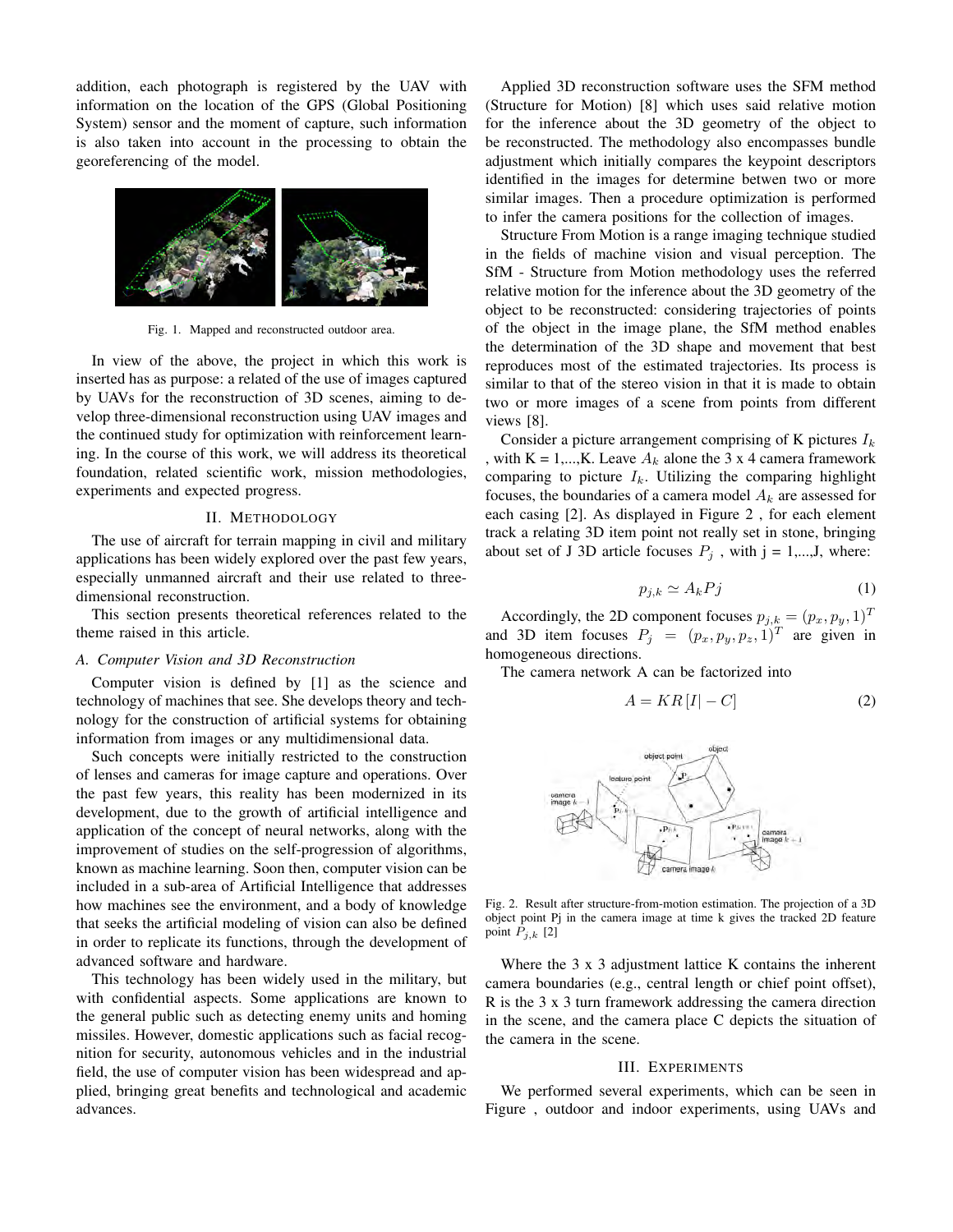also ground cameras. After the images were taken, reconstructions were carried out in different software such as PIX4D, Metashape, OpenDroneMap and Colmap. BOC 60 is the new campus of IMPA (Institute of Pure and Applied Mathematics) to be built in Jardim Botânico, in the south of Rio de Janeiro. The land has  $251,824.72$   $m<sup>2</sup>$  and the construction area will have 8,140.30 m2 and includes auditoriums, offices for researchers and students, a library, classrooms and dormitories.

In this flight test, it was with the help of GPS, in an urban setting with different types of buildings, vegetation and complex shapes, resulting in three-dimensional models with high processing demand when performing the image matching step.

Outdoor flights were carried out in partnership with IMPA (Institute of Pure and Applied Mathematics) with the UAV research group of the Laboratory of Robotics and Computational Intelligence, to obtain images aimed at aerophotogrammetry and creation of *dataset*. More information about it in [3].

The experiment was divided into three missions aiming to obtain differentiated resolution, high resolution, medium resolution and low resolution, having as parameters the variation of height and number of photos obtained.

Next, in Figure 3, the steps for reconstruction are observed, in (a) all points of image collection by the UAV are gathered, then in (b) the camera pose is presented ( position + orientation) in a three-dimensional plane; (c) shows the initial step in which the *tie points* are characteristic points mapped between the images; (d) are the initial points gathered clustered with neighboring points resulting in a dense cloud of points; and finally in (e) the three-dimensional object is obtained in which the cloud of points are connected by a mesh structure and texture is applied based on a montage of images, forming an object close to urban reality.



Fig. 3. BOC 60 Steps to Rebuild PIX4D software; (a) Snapshot points on the map; (b) 3D image taking points; (c) Tie Points; (d) Dense cloud of points; (e) Textured 3D Model.

With the creation of the *dataset* of images, the next step was to reconstruct the mapped terrain. For this, three different software were used for the three-dimensional reconstruction. They are: PIX4D (whose process was discussed earlier), Metashape and OpenDroneMap. The visual comparison between results can be seen in Figure 6.



Fig. 4. Visual comparison of three-dimensional reconstruction results.

Another experiment to related using a model *Ground Truth* of a medieval castle, and printing the object to obtain the physical object. The model is available from the website *Thingiverse* modeled on two castles: Schloss Lichtenstein and Neuschwanstein Castle, both located in Germany. Authors of the design and graphic modeling of the object make it available for download through [4]. Next, in Figure 5 you can see the file to be printed and the part that has already been printed. The model is approximately one meter high and is divided into 22 pieces, the model used in the experiment was glued in accordance with the assembly instructions, but due to deformations caused during printing some parts need finishing and painting to be as close as possible. to the virtual model.



Fig. 5. Medieval Castle experiment, 3D file visualization, printed parts and image of dataset.

With the particularities of each tool, the clouds of generated points present their differences and it becomes interesting to make a omparison between them for analysis of the results.